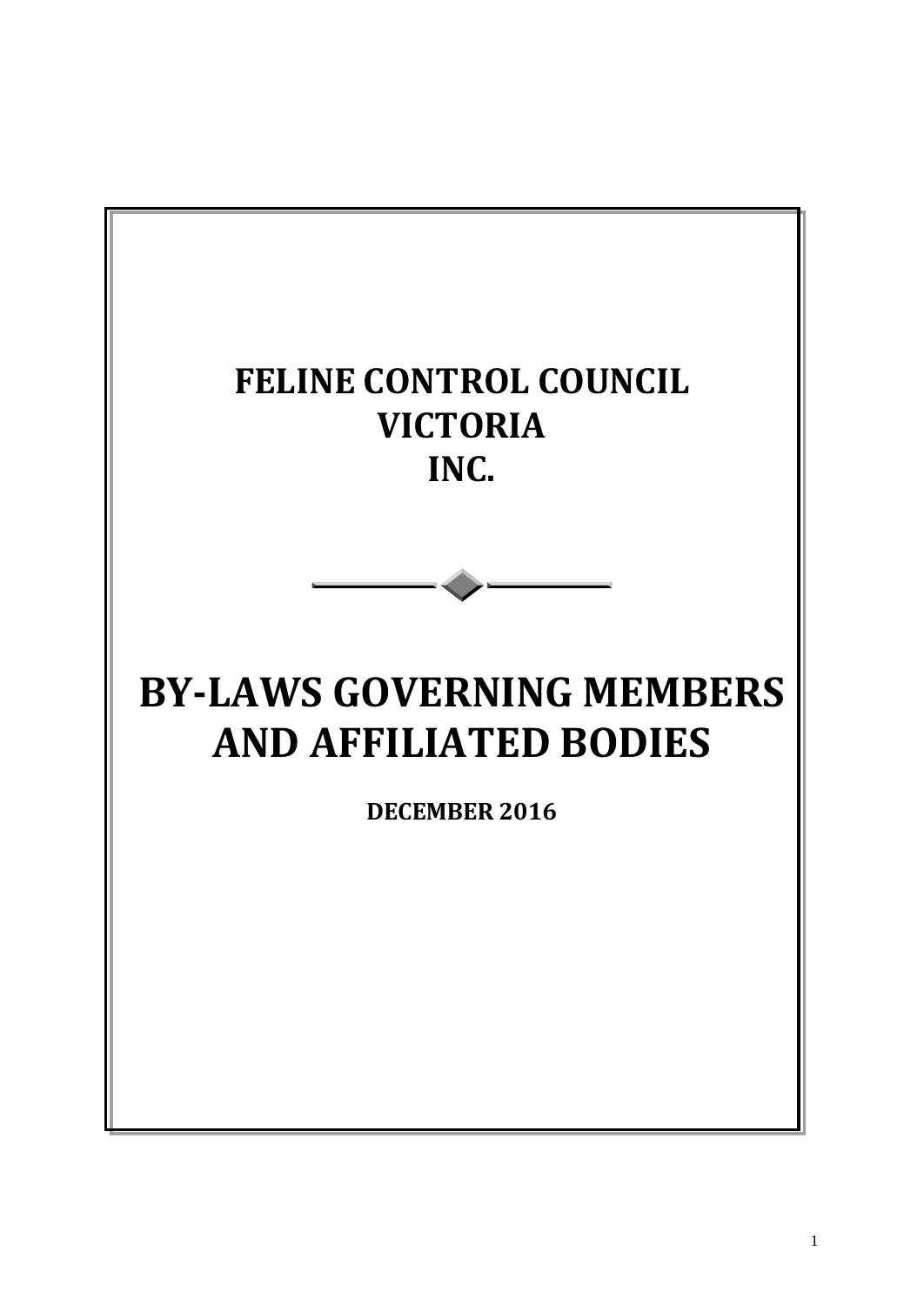# **TABLE OF CONTENTS:**

- **1. Membership**
- **2. Microchipping**
- **3. Breeding**
- **4. Conduct of Shows**
	- **4.1 Permission**
	- **4.2 Show Schedule And Catalogue**
	- **4.3 Show Entries**
	- **4.4 Veterinary**
	- **4.5 Benching**
	- **4.6 Trays**
	- **4.7 Damage**
	- **4.8 Exhibits Only**
	- **4.9 Stewards**
	- **4.10 Judging**
	- **4.11 UTH**
	- **4.12 UTJ**
	- **4.13 Challenge, Award Of Merit and Award Of Excellence Certificates**
	- **4.14 FCCV (Inc) Representative**
- **5. Disciplinary Action**
	- **5.1 Right of Appeal**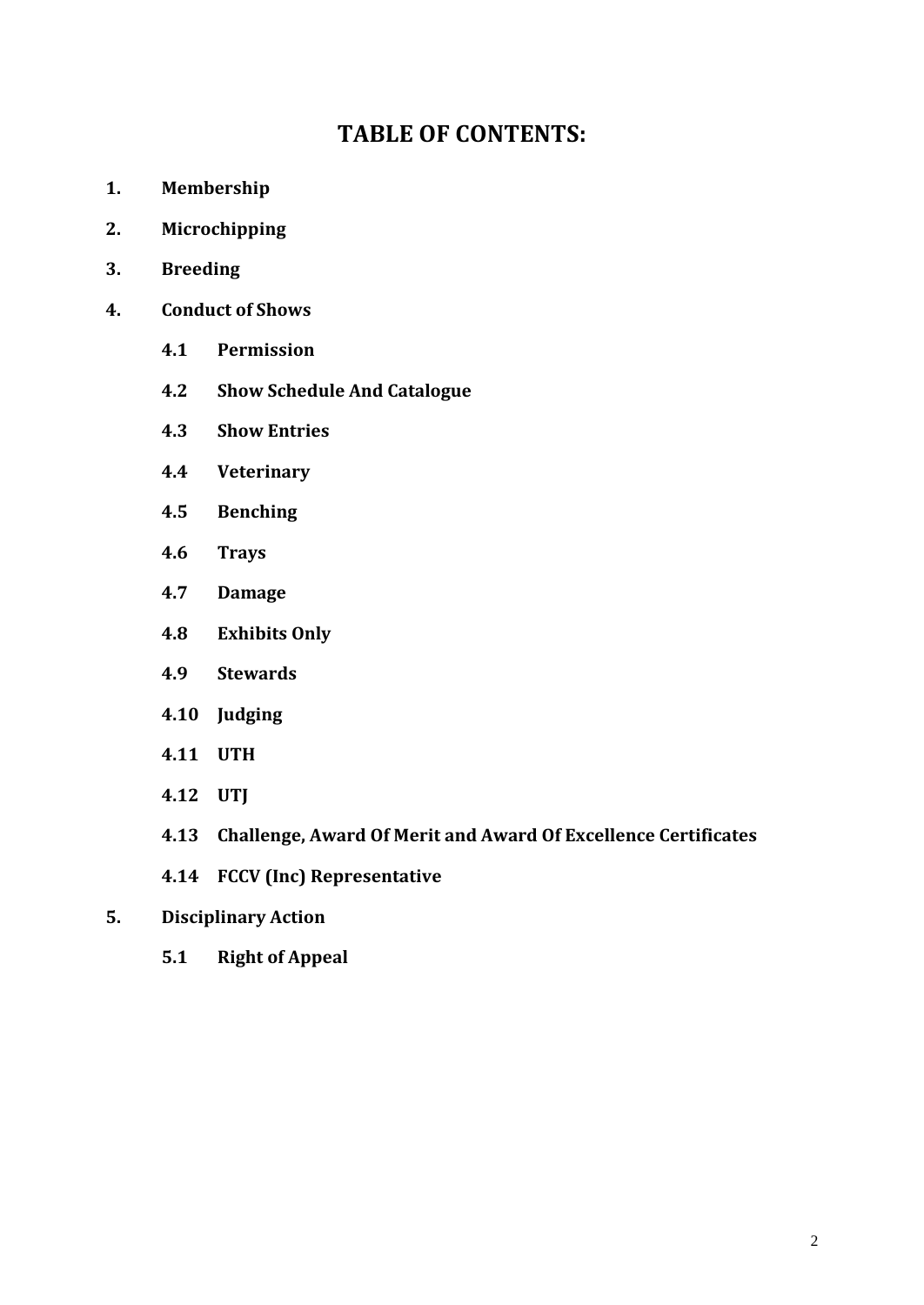### **1. MEMBERSHIP:**

The Committee of Management must vote on all requests for membership. Applications may be rejected if the applicant/s are regarded as not being of good character or have a previous history of non-compliance with the Council By-laws or Victorian Government Legislation, Domestic Animals Act 1994 and Amendments April 2013.

Prospective members must complete and sign an Application for Membership form and agree to:

- Be bound by the Rules, Bylaws, Code of Practice (Ethics) and decisions made by the FCCV (Inc) Committee of Management.
- Abide by the Applicable Organisation Conditions of Application member requirements.
- Give an unconditional undertaking not to hold membership with any other Feline Registering Body in Victoria or participate in any show or exhibition not sanctioned by the FCCV (Inc).
- Read and comply with the FCCV (Inc) Code of Practice and Victorian Government Legislation, Domestic Animals Act 1994 and Amendments April 2013. (FCCV website downloads). Hard copies can be provided upon request.
- The FCCV (Inc) requires members to ensure that all their cats are registered with their local Council.
- All members must abide by their Council's By-laws regarding the number of cats permitted on the property and apply for an excess animal permit if required.

# **2. MICROCHIPPING:**

- Under Victorian State Law all cats born on or after January 1<sup>st</sup> 2012 and that are three months or over must be microchipped and the microchip number registered with the appropriate body listed below.
- The FCCV (Inc) as an applicable organisation in Victoria, is obliged to ensure that government regulations concerning microchipping are complied with.
- Only vets and vet nurses, who have completed the required training to become authorised implanters, can insert microchips. The FCCV (Inc) recommends that all microchipping is done at a veterinary clinic.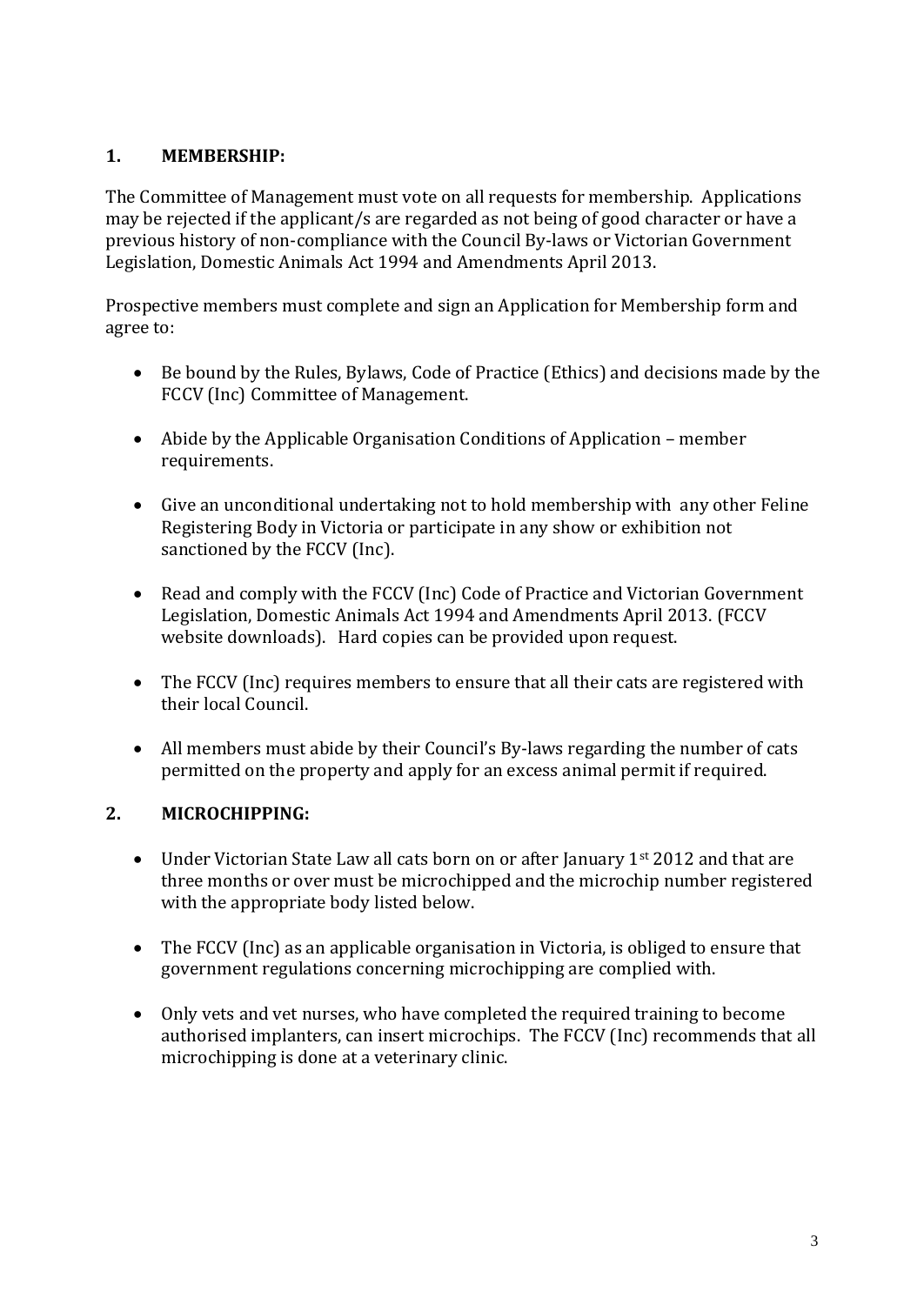A microchip is a prescribed permanent identification device which:

- Complies with the Australian Standards as shown on the DEDJTR website [http://agriculture.vic.gov.au/pets/registration-legislation-and](http://agriculture.vic.gov.au/pets/registration-legislation-and-permits/Microchipping-of-Dogs,-Cats-and-Horses/permanent-identification-technology)[permits/Microchipping-of-Dogs,-Cats-and-Horses/permanent-identification](http://agriculture.vic.gov.au/pets/registration-legislation-and-permits/Microchipping-of-Dogs,-Cats-and-Horses/permanent-identification-technology)[technology](http://agriculture.vic.gov.au/pets/registration-legislation-and-permits/Microchipping-of-Dogs,-Cats-and-Horses/permanent-identification-technology)
- Is able to be permanently implanted in an animal.
- Is designed to transmit stored information when activated by a reader.

As of 1 January 2014 the following registries are licensed to provide domestic animal registry services in Victoria:

- [Australasian Animal Registry](http://www.aar.org.au/)
- [Central Animal Records](http://www.car.com.au/)
- [National Pet Register](http://www.petregister.com.au/)
- **[Petsafe Register](http://www.petsafe.com.au/)**
- [Homesafe ID](http://www.homesafeid.com/)
- [Global Micro Animal Registry](https://www.globalmicro.com.au/)
- Implanters operating in Victoria must register any microchip implanted in a cat, along with the required information, with one of the above identified registries within two days of implantation.
- Litters can only be registered if a microchip sticker for each kitten is attached to the litter registration application form.
- No cat can be individually registered without being microchipped and the microchip sticker must be attached to the registration application form.
- No cat being transferred into the FCCV (Inc) will be registered until it has been microchipped and the microchip sticker is attached to the incoming paper work.
- No cat being transferred out of the FCCV (Inc) will be processed without first being microchipped and the microchip number recorded on the FCCV (Inc) pedigree.
- No cat being transferred within the FCCV (Inc) will be processed without first being microchipped and the microchip number recorded on the FCCV pedigree.
- Exhibits may be randomly checked at FCCV shows, by the visiting vet, to ensure compliance with existing microchip laws.
- All pedigrees for exhibits from outside organizations, that were born on or after January 1st 2012 must display the exhibit's microchip number to enable them to enter FCCV (Inc) shows.
- The FCCV (Inc) is required to provide microchip information to local councils when requested.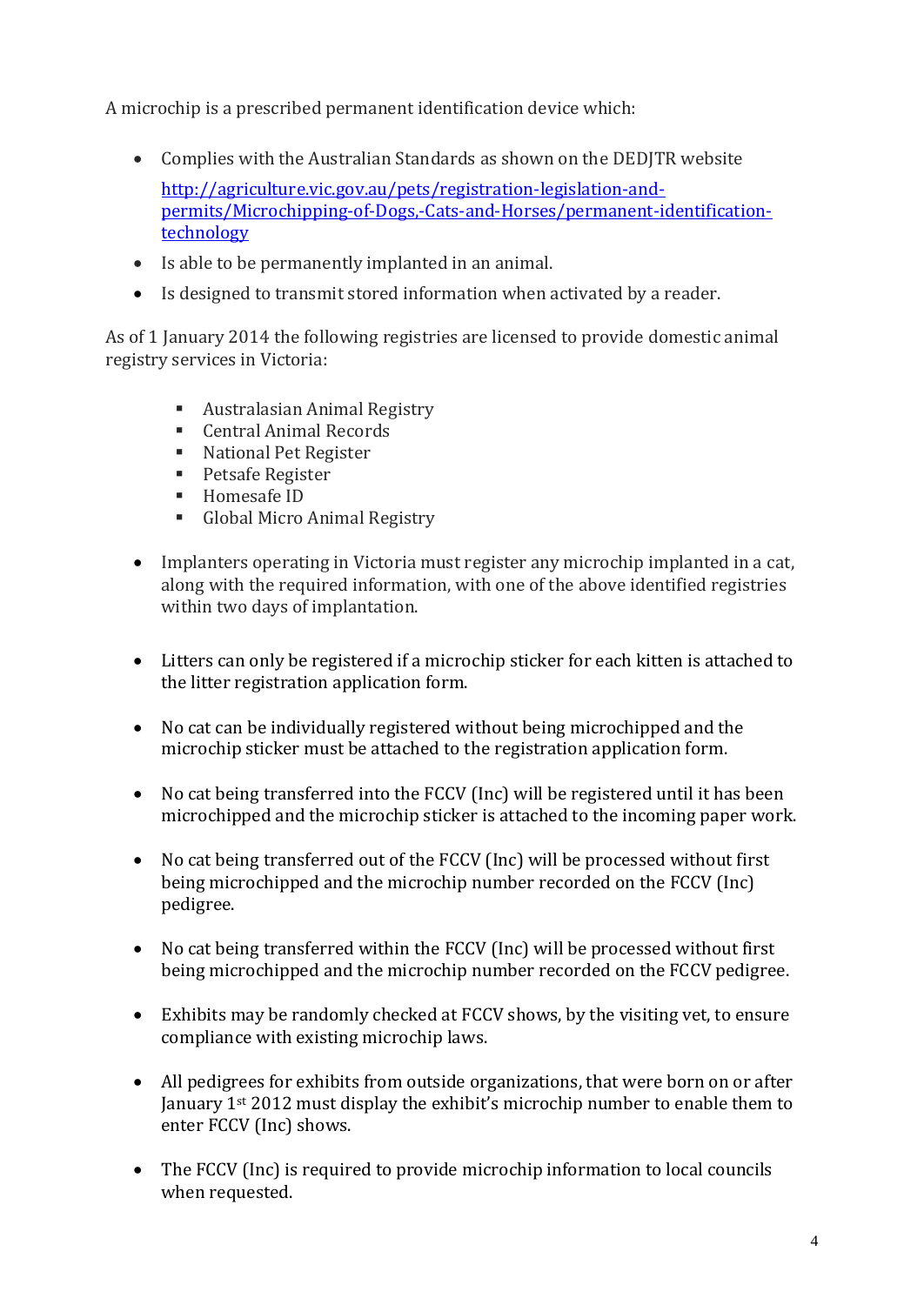#### **3. BREEDING:**

All members of the FCCV (Inc) who intend to breed must first obtain a breeding Prefix by completing an Application for the Registration of a Breeders Prefix.

A prefix will only be granted once the applicant has completed the Breeder Training course located at

<http://agriculture.vic.gov.au/pets/community-and-education/breeder-training-course>

- Members may only breed with cats owned or leased by that member and that are currently registered with the FCCV (Inc).
- Members must use only stud cats that are registered with the FCCV (Inc) or a Governing Body recognized by the FCCV (Inc).
- Owners of stud cats must not allow their studs to be used with females that are not registered with the FCCV (Inc) or a Governing Body recognized by the FCCV (Inc).
- Breeding mates must not be closely related to one another. They must not be first degree (for example, father and daughter, mother and son, brother and sister).
- The FCCV will not recognize/register first degree matings. Kittens who come from such matings from interstate or overseas will continue to be recognized.
- All kittens bred by members must be registered with the FCCV (Inc) using the appropriate litter registration form. Litters can only be registered if a microchip sticker for each kitten is attached to the litter registration application form.
- All owners of stud cats must sign a litter registration form for any kittens sired by their stud cat to ensure that the kittens are registered with the FCCV (Inc) or a Governing Body recognized by the FCCV (Inc).
- All pet kittens must be desexed before they are sold unless the breeder has a veterinarian exemption, which must be in writing. The written copy of the exemption should be included with the documents required by the Code Of Practice of the FCCV (Inc).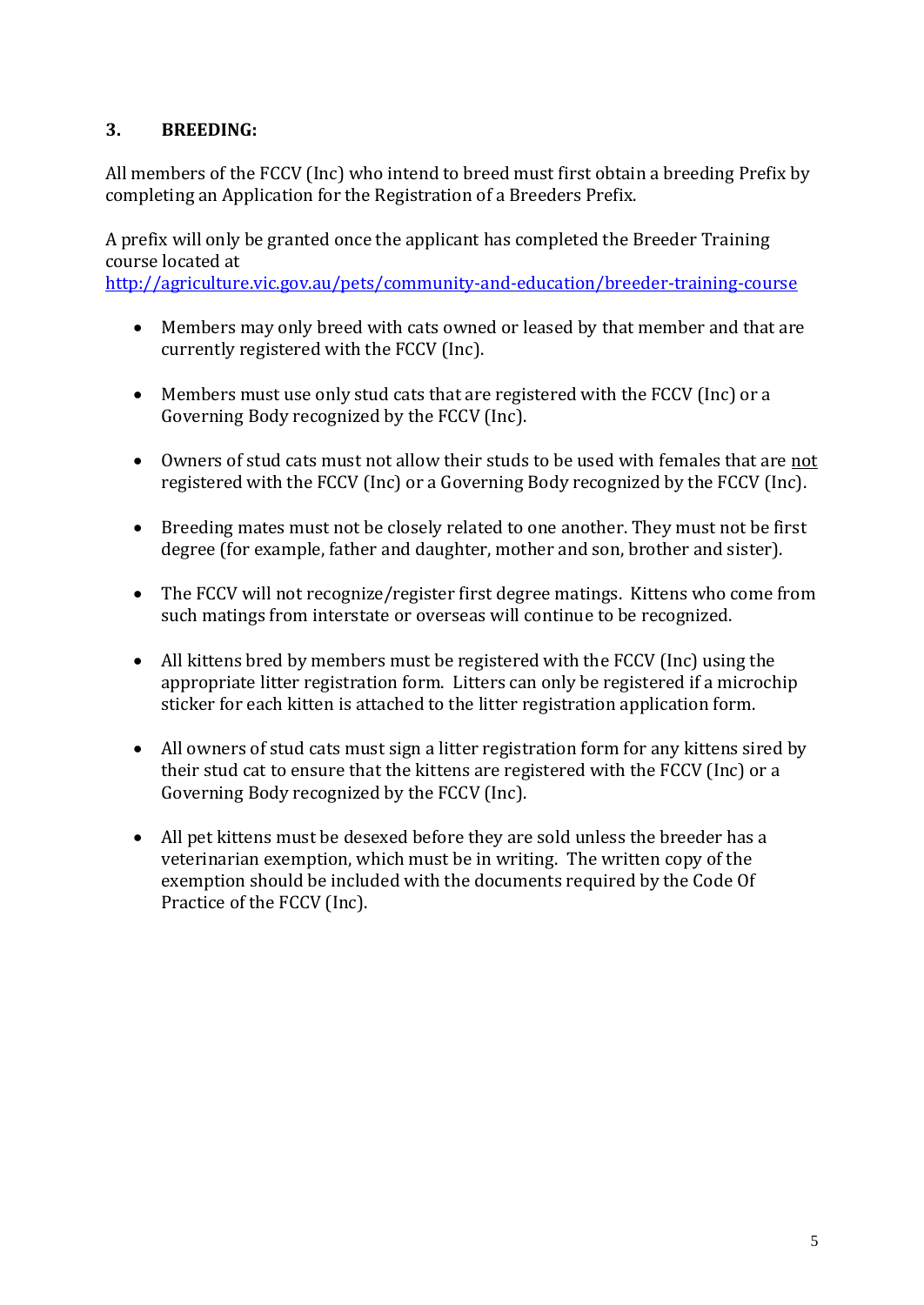### **4. CONDUCT OF SHOWS**

These By-laws shall apply to all Shows held under the regulations of the FCCV (Inc) and all bodies conducting and all exhibitors and persons attending such Shows.

### **4.1 Permission**

Any affiliated body desiring to hold any Show must submit a schedule to the Secretary of the FCCV (Inc) in writing for approval by the Committee of Management .

All schedules are to be on an approved schedule form and all judges' contracts must be signed and returned the Show Manager.

### **4.2 Show Schedule And Catalogue**

The Show Schedule as approved and the catalogue must contain the name of the Judge for each group of breeds. The show committee has the right to appoint judges or change assignments if numbers warrant and this should be noted on the schedule. There must be an independent All Breeds Judge to judge Supreme in Show (unless the Show is a speciality show where an independent 'group' judge will suffice .

A notification to the effect that the club is affiliated with the FCCV (Inc) and that the Show is held under the By-laws and Rules of the FCCV (Inc) and *that a copy of the Rules and Procedures may be inspected at the address of the Club Secretary or at the Feline Control Council(Vic)Inc. Offices, 3 / 15 Newcastle Road, BAYSWATER A copy may be inspected at this Show on request to the Club Secretary.*

The conditions and particulars set out in the approved draft of the Show Schedule must be strictly adhered to in the published Show Schedule and the catalogue and shall not be altered unless the special permission of the Committee of the FCCV (Inc) is obtained, in which case exhibitors shall be given the option of withdrawing their exhibits and receiving a refund of entry fees paid.

No groups or classes other than those defined in the "Recognised Breed & Colours" and "Classes For Events" listings shall be permitted without the special permission of the Committee of the FCCV (Inc).

Desexed exhibits, excluding kittens, are not to compete against entire exhibits in any class except for Special Awards. Side Classes are at the discretion of the show committee.

The name of the exhibitor and the name of the exhibit including date of birth, breeder, sire and dam must be published in the catalogue of every show, except in the case of companion cats where only the owner's name, name of exhibit, sex and date of birth if known shall be included.

No obligation is placed on the Show Secretaries to correct any entry, which is incorrect or illegible.

The Secretary of the show shall forward to the Secretary of the FCCV (Inc) within seven days of the closing of the Show, a Master catalogue containing a full and correct list of all entries and with all the awards and absentees correctly marked.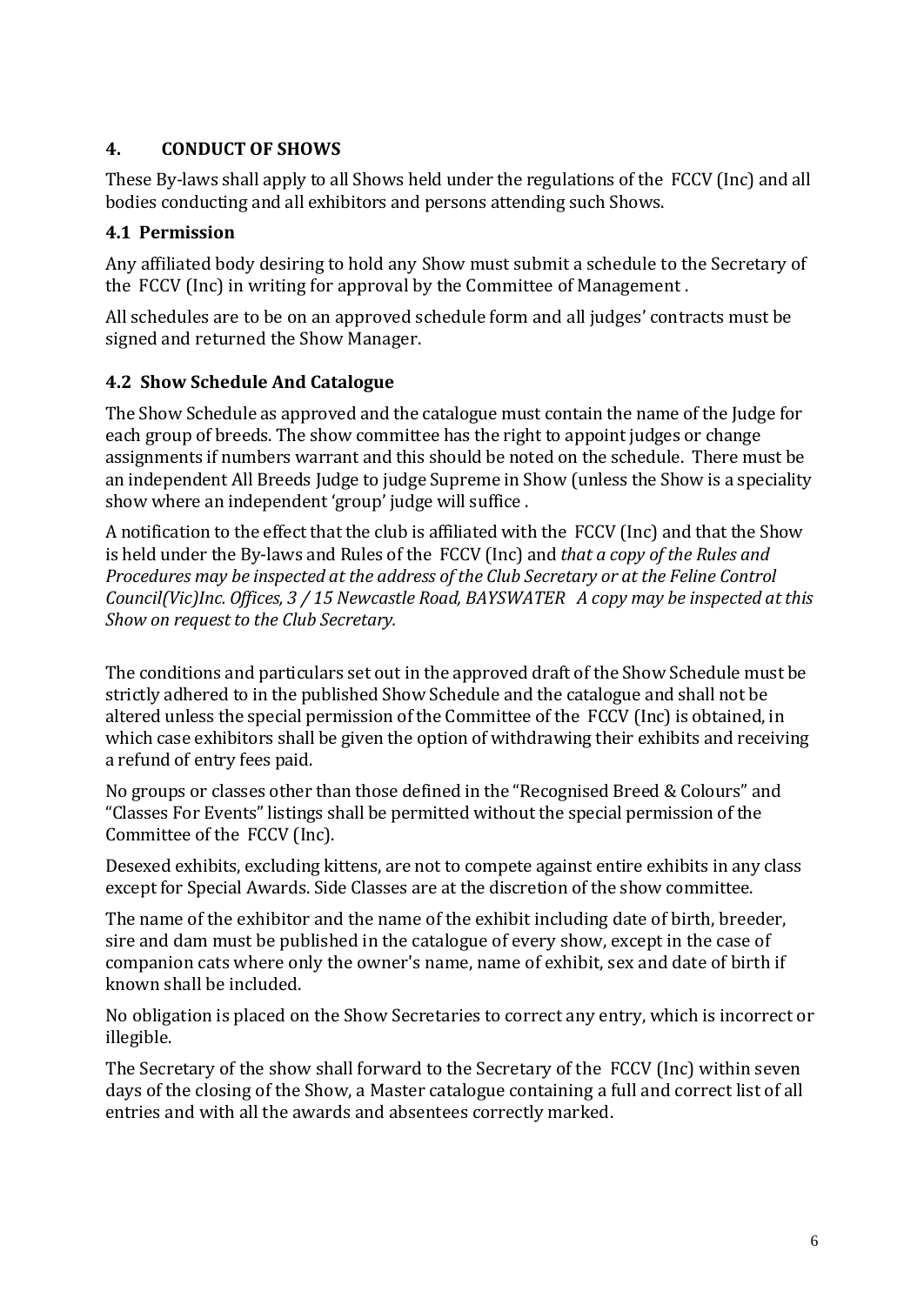#### **4.3 Show Entries**

The entry fee for each exhibit as stated in the Show Schedule must be paid at time of entry, exceptions may be made at the discretion of the Show Manager.

The entry shall be made on a special form provided for that purpose.

Any person entering a show, whether personally or through an agent, shall be liable for the fees payable whether or not the exhibit/s entered is exhibited.

This entry form must reach the Secretary not later than the date on which entries close as indicated in the Show Schedule. The exhibitor shall be responsible for the correctness of the particulars contained in the entry form.

Kittens must be at least 12 weeks of age before the date of the show.

All Kittens must have received 1 vaccination at least 14 days prior to show. Certificates to this effect must be presented at time of Vetting.

The following must appear on entry forms and be signed by the Exhibitor (including electronically).

"I the undersigned, hereby certify that by entering this cat in the show, I have agreed to the following terms and conditions:

- The above exhibit is owned or leased by me and is registered with the FCCV Inc. or an approved governing body.
- The exhibit is eligible for the classes entered.
- I enter the exhibit at my own risk.
- I agree to observe and be bound by the regulations and decisions of the show and of the FCCV (Inc) Committee and accept their decision as final.
- I am a financial member of the FCCV (Inc) or the Governing Body as stated by me above on this entry form.
- I have read the Regulations regarding Veterinary Services on the FCCV (Inc) website.
- I agree that all other CCCA member bodies will be notified if this cat is judged UTH.
- To the best of my knowledge and belief the exhibit or exhibits have not been exposed to the risk of any infectious or contagious disease since the date which is fourteen (14) days before that of this Show.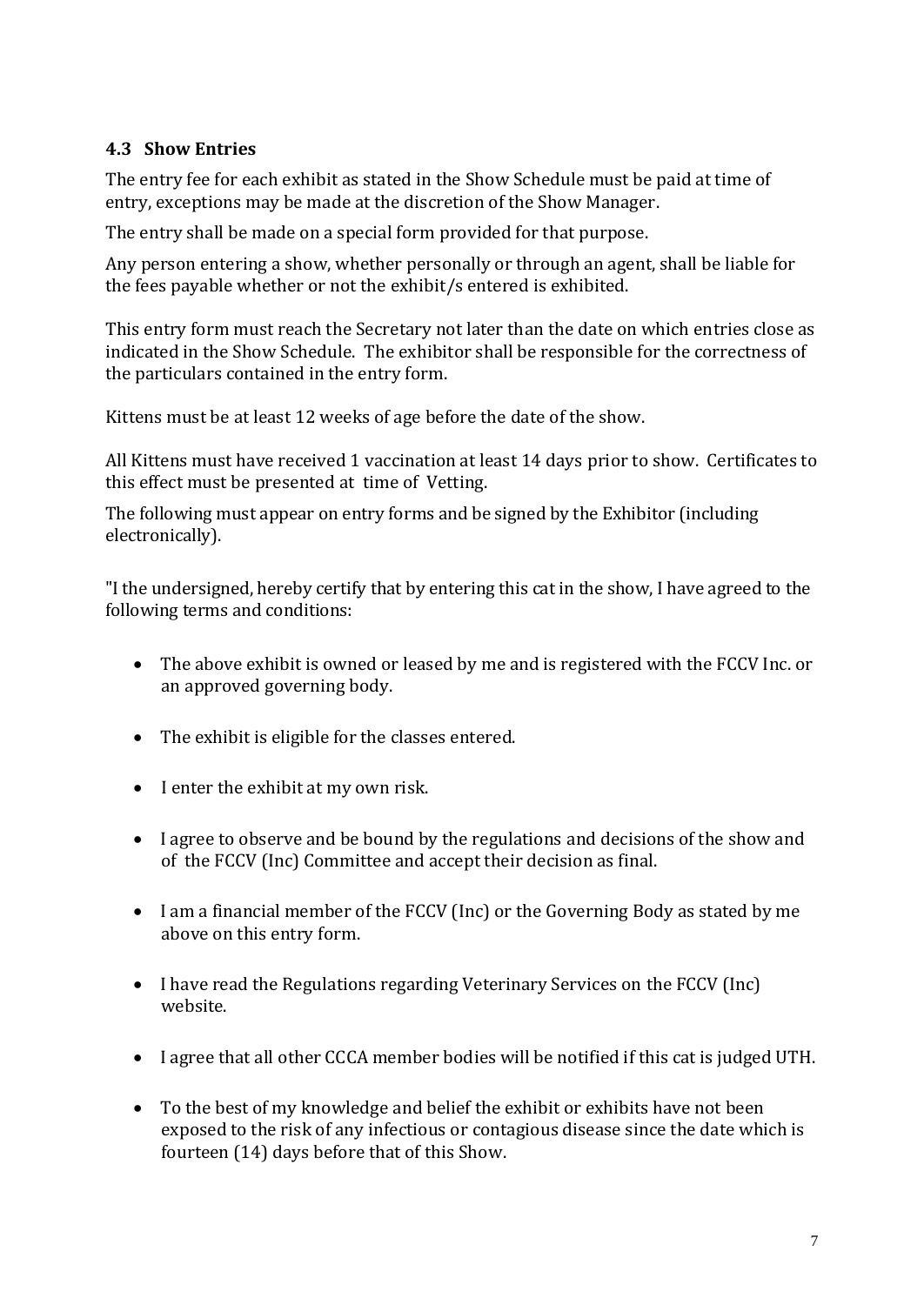I will not exhibit them at this Show if on or between now and the day of the Show they incur such risk, or otherwise become ineligible."

A copy of pedigree must be supplied with entry for all exhibits not registered with the FCCV (Inc).

Entries for shows shall close not less than twenty-one clear days before the opening dates of the shows as published in the Show Schedules.

In cases where the information supplied on the entry form for a show differs from that on the certified pedigree., the latter shall be regarded as correct for the purpose of the show.

Any exhibit over the age of five months must be individually registered or it will not be accepted.

Exhibitors must advise Show Manager of the Registration number of the exhibit immediately they receive the certified pedigree.

The Committee of Management or the committee of any affiliate (whichever is applicable) holding any Show under these By-laws shall have the right to refuse or return any entry.

Notification of decision to be forwarded to the intending exhibitor within five business days of receipt of entry.

An exhibit, when entered for a show, must either be the property of or leased by the exhibitor. Cats which are bought and sold between the closing date of entries and day of show may only be exhibited provided that the actual transfer is not effected until after the show.

#### **4.4 Veterinary**

Each exhibit shall be examined on arrival at every Show by a Veterinary Surgeon No exhibit is to be benched before being examined and approved by the Veterinary Surgeon. Any exhibitor so doing will be disqualified from that competition and all entry fees forfeited.

Exhibits which are unfit for exhibiting will be removed from the Hall immediately and if, in the opinion of the Veterinary Surgeon it is so desirable, all other exhibits from the same exhibitor and the exhibitor thereof shall be debarred from attending the show. All entry fees will be forfeited.

The Veterinary Surgeon should sight vaccination cards for all exhibits under 9 months of age on the day of the show.

Exhibits must have clean ears and coats free from pests and all claws clipped.

Any exhibit found to be suffering from the effect of drugs on entry or detected with any other disqualifying defect at any time during the show, will be subject to expulsion from the show on authority of the Veterinary Surgeon, or in his absence the FCCV (Inc) representative and/or any other appointed responsible person. After consultation with the Show Manager, the exhibits' cage shall be marked "Out of Show Condition". (O.S.C.)

Veterinary Surgeons appointed by Clubs to inspect exhibits must be instructed not to admit exhibits which are obviously in kitten, nor male cats which are either monorchids or cryptorchids (kittens excepted); nor must they admit exhibits which show evidence of the following heritable defects; entropion; umbilical hernia (kittens excepted), or other obvious congenital defects.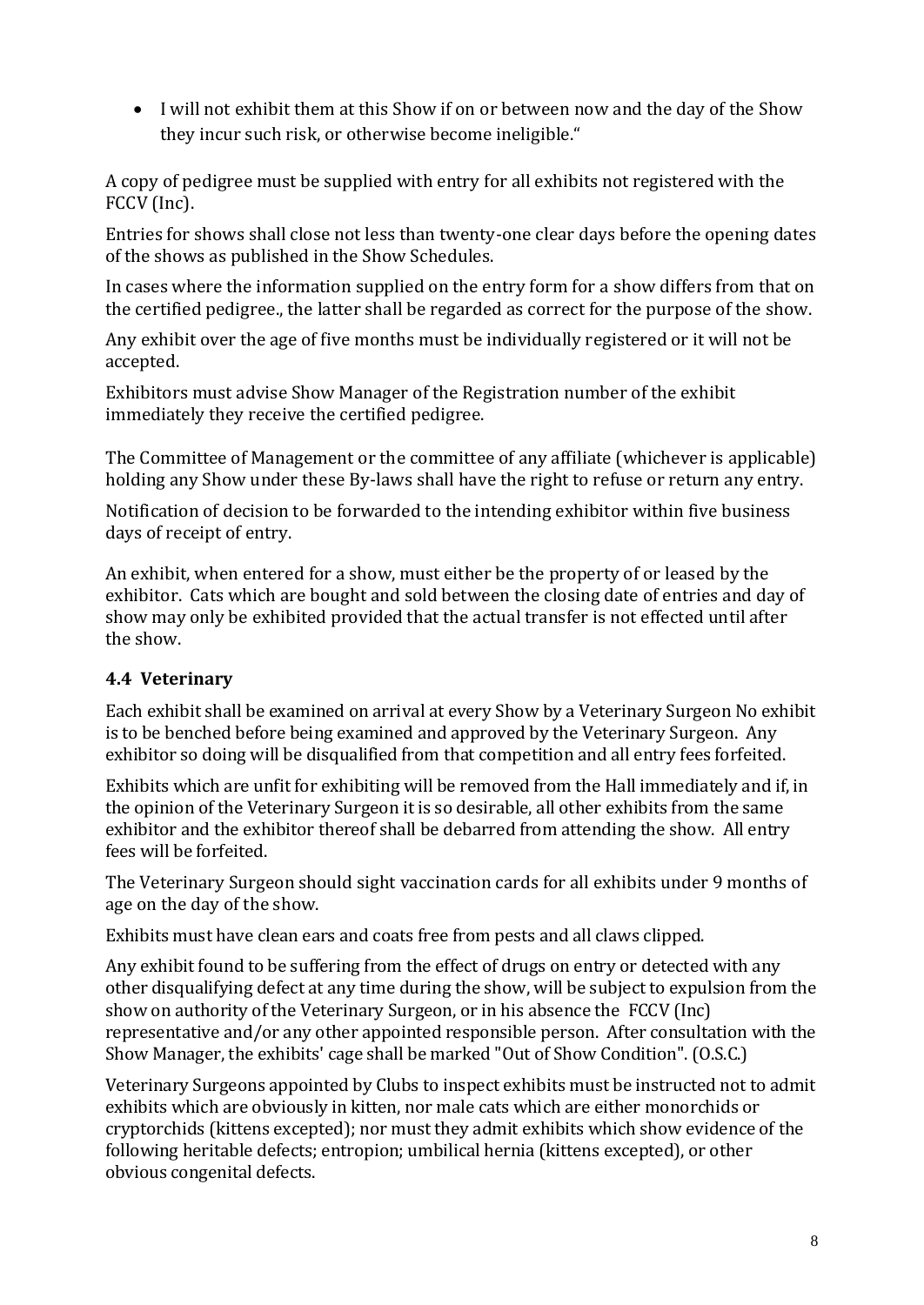Owners of exhibits which contract any infectious or contagious disease must immediately notify the FCCV (Inc) The affected exhibit, together with all other exhibits belonging to that owner or residing in that cattery must remain in quarantine until fourteen days after the cattery has been declared disease free. A Veterinary Certificate to this effect shall be produced on demand. The FCCV (Inc) shall be notified when the certificate is issued by the Veterinary Surgeon.

A person who has a contagious or infectious disease on their property cannot attend cat shows until such time as they have a veterinary clearance for their cat/s.

The Representative of the FCCV (Inc), after consultation with the Show Manager can appoint themselves or another responsible person to act in the Veterinary Surgeons absence, until they arrive or to deal with permitted late arrivals.

Exhibits which are brought to a show after the specified time for Veterinary examination shall not be permitted within the precincts of the show unless the Show Manager or Assistant Show Manager of the body conducting the Show is satisfied that there is a reasonable excuse for late arrival.

All exhibits after passing Veterinary inspection must be placed in their cages in readiness for judging, there shall be no interior or exterior decoration or distinguishing object.

At every show non-pressurised containers of disinfectant approved by the FCCV (Inc) against contagious or infectious disease and a towel or paper towel, shall be provided for the use of all veterinary surgeons, judges and stewards.

#### **4.5 Benching**

Exhibitors suppling own cage must notify show manager of dimensions of cage at time of entry. 'Sturdi' cages are not permitted.

Curtains to be of any white and/or coloured fabric without added decorations during judging. Cages may be decorated at conclusion of judging.

The benching of exhibits shall be in the various groups and breed colours as set out in FCCV (Inc) Breed Colour Chart.

The adjacent benching of stud males shall not be permitted.

When in the opinion of the Show Manager and the FCCV (Inc) representative, the exhibitor has neglected his exhibit so as to cause distress, the exhibitor shall be dealt with under the appropriate By-law.

No exhibit shall be absent from its cage to which it has been allotted except for the purpose of being judged, or by permission of the Show Manager. A penalty may be imposed by such Committee for breaches of this By-law.

Exhibits benched in wrong cages automatically disqualify the exhibit for that ring but this can be rectified by the show manager for the next ring.

Litters will be provided with a double cage at no extra cost to the exhibitor.

If room permits, double cages to be made available upon request at a cost as determined by the Show committee.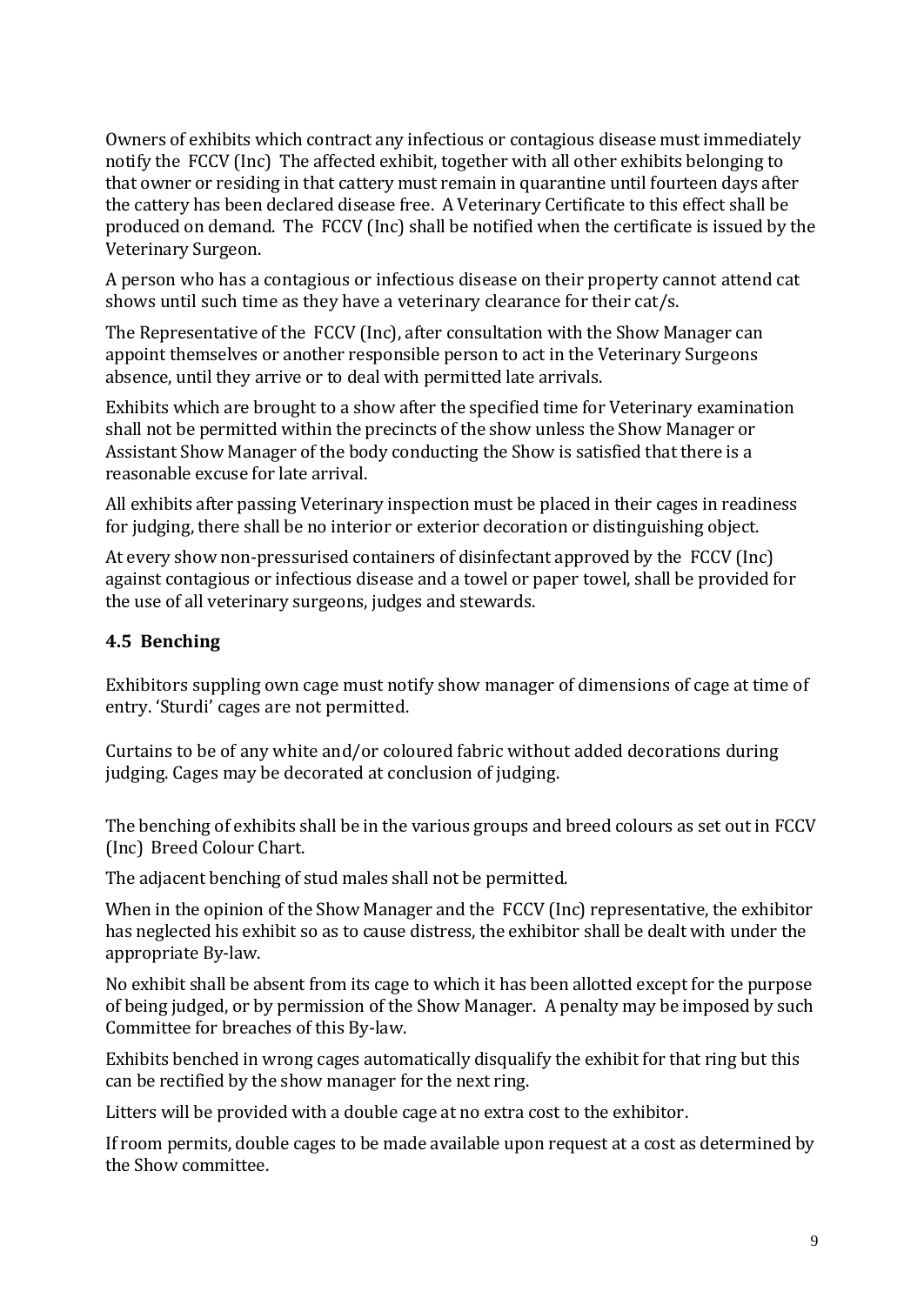Non-Pressurised disinfectant may be used by the exhibitors to wipe-down the cage in which their exhibit is to be placed.

### **4.6 Trays**

Plain litter trays must be provided by exhibitors, which may be left in the cage for the duration of show.

# **4.7 Damage**

Any body holding a show under these By-laws of the FCCV (Inc) will not be responsible for any accident that may be caused through or by any exhibit and it shall be a condition of entry that each exhibitor shall hold the body harmless and indemnify it against any legal proceedings arising from such accident.

All affiliates must provide a First Aid Box available at all fixtures.

Any body holding a Show under these By-laws of the FCCV (Inc) shall not be held responsible for any loss of exhibits at the Show or any damage.

# **4.8 Exhibits Only**

No other animal, other than an exhibit, is allowed within the precincts of a show unless permitted by the Show Manager. No such permission shall be granted by the Show Manager unless the exhibit concerned is passed by the Veterinary Surgeon as being free from any communicable disease.

# **4.9 Stewards**

FCCV (Inc) qualified stewards should be used where possible. No person may act as a Judge's steward in a section where they are exhibiting exception Australian bay style judging format. No person may act as a steward if they have had their exhibits rejected for contagious disease or evidence of external parasites.

# **4.10 Judging**

The Judge's decision on the merit of the exhibit shall be final unless such decision is contrary to the By-laws and/or Regulations of the FCCV (Inc).

Judges are not required to give any award to an exhibit, which they consider is not of sufficient merit.

Alterations made by the Judge, in the Judge's book or card, must be initialled by him/her at the time of making such alterations.

A Judge shall not place two or more separate exhibits equal for any award.

After the Show Manager has given word to the Judge to proceed with the judging of a competition, no other exhibit shall be allowed to be benched.

At the time of judging no person shall be allowed in the immediate judging area except the Judges, the properly appointed officials and stewards.

A Judge shall not re-judge any competition because of the absence from the cage of any exhibit at the time of judging that competition. Any exhibit which cannot be taken out of its cage by the Judge or steward will not be judged.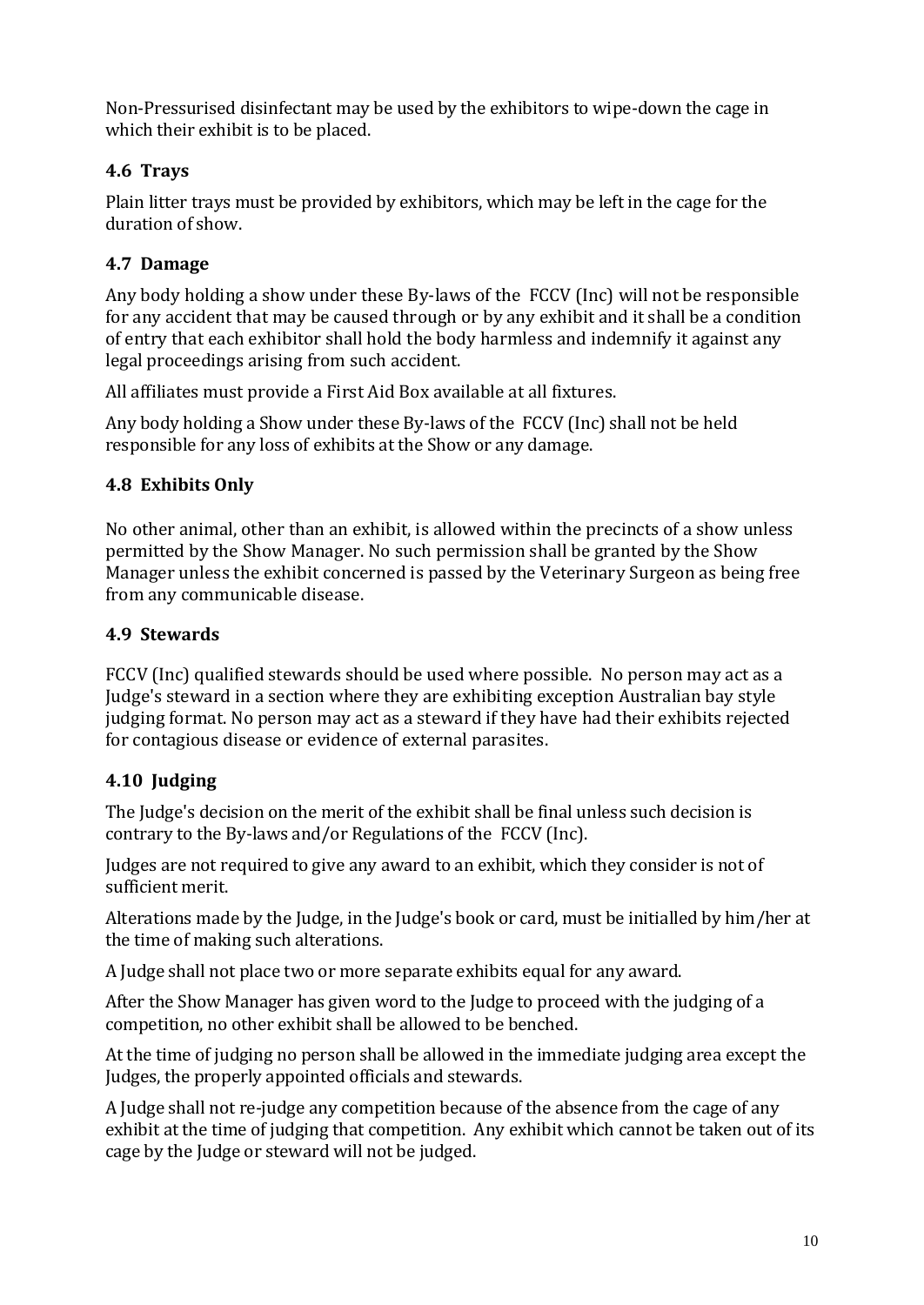A properly compiled and separate judging book must be provided for each Judge. Such book must be signed by the Judge and retained for at least three motnhs. Judges must personally indicate their awards in the book.

The signed judge's slips shall be placed on a notice board which shall be freely open to inspection by exhibitors and public. This requirement may be waived if it is a Bay Style show where the exhibitors and public can watch the judging.

The slips marked "Card Room Slip", as they are completed by the Judge, shall be sent to the Card Room for processing and posting on the Result Board.

Judging of Supreme Exhibit must be undertaken by an independent judge, who has not previously judged the exhibits or a panel or no less than three all-breeds judges.

On completion of Judging each Judge will retain "Judges Book Copy" for three months.

It is expressly provided that should an error occur in the judge's book, due to the fault of the Show Manager, the judge's book may be amended, prior to 3 pm on the day of the show and the class may be re-judged.

Where an exhibit is outclassed by the Judge, the Judge shall be required to report the facts to the FCCV (Inc) Representative and Show Manager and the Committee may order re-classification of the exhibit in question by three judges (not necessarily at a show) whereupon the exhibit shall be registered in its correct section by the FCCV Office.

Kittens can only be no awarded, not outclassed. Owner and/or breeder may reclassify the colour of a kitten once up until 9 months of age and this reclassification may be affected on the day of a show.

Judges may mark judging slips as follows:-

OSC meaning "Out of Show Condition"

UTH meaning "Unable to Handle"

UTJ meaning "Unable to Judge" –

OC meaning "Outclassed" pending the Judge's submission for reclassification of the exhibit .

NA meaning "No Award"

NE meaning "Not Eligible"

At any Show, once a Judge has determined that an exhibit is unable to be handled that Judge must immediately report the incident to the Show Manager and FCCV (Inc) Representative.

# **4.11 UTH**

Any cat which shows aggression towards people, especially any cat that bites or deliberately scratches someone, is automatically declared UNABLE TO BE HANDLED (UTH). There is to be no further judging of the cat on the day and a readable sign will be displayed and the owner notified. Any cat that is ruled UTH must not be removed from its cage until it is transferred to its carry cage to go home.

Any cat declared UTH at an FCCV (Inc) show or at any other show and officially notified to FCCV (Inc) which shows any aggressive drawing of blood is automatically given a life ban even if it is the cat's first offence.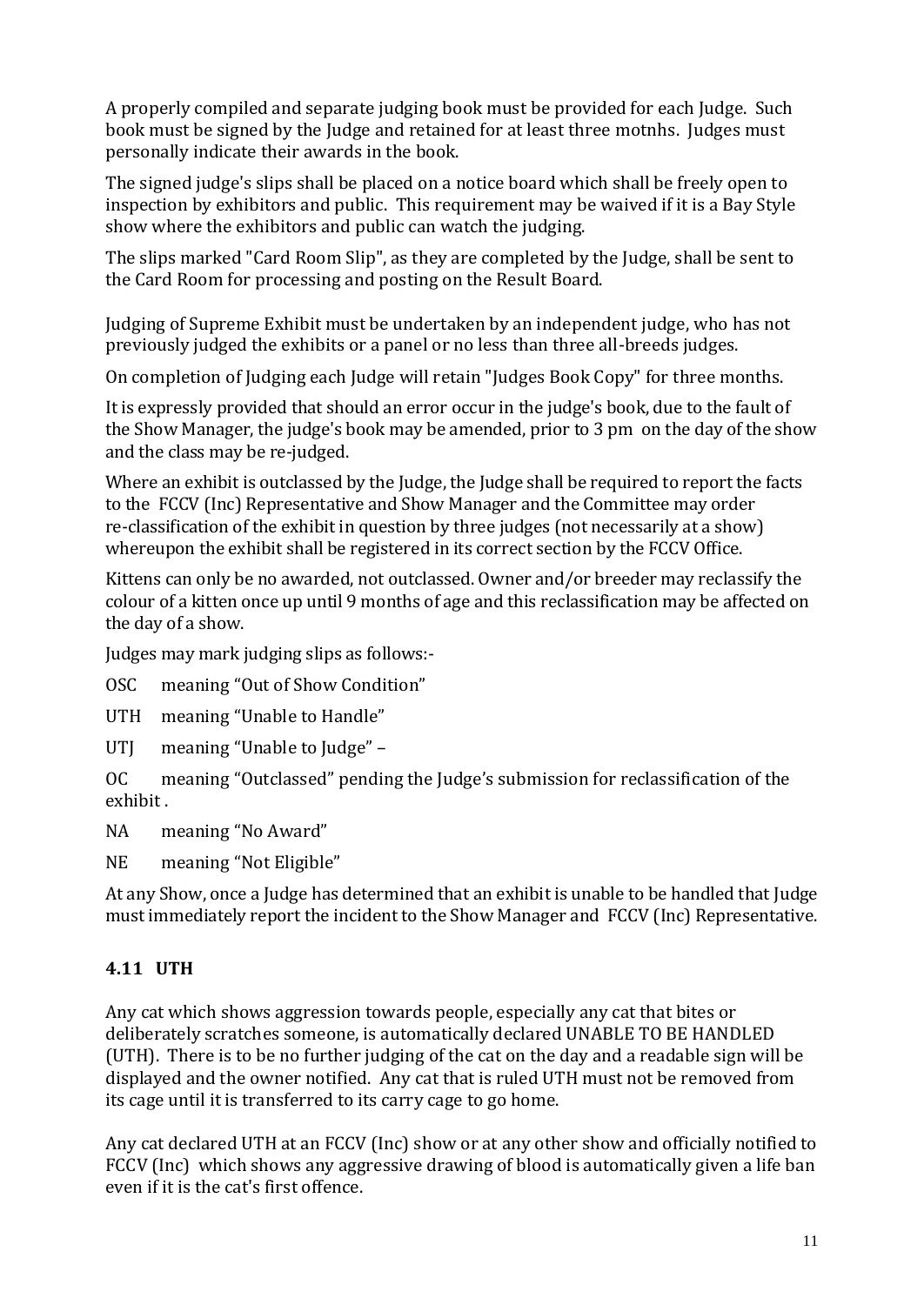Any cat declared UTH at an FCCV (Inc) show or at any other show and officially notified to FCCV (Inc) which doesn't draw blood, is suspended from the show bench for three (3) months. If the cat is declared (UTH) again at any cat show, it will be permanently disqualified from FCCV (Inc) shows for life. The Secretary of the FCCV will inform the Secretary of CCCA of any such lifetime bans. All CCCA member organisations will then be informed.

# **4.12 UTJ**

At any show, a judge may take an exhibit from its cage and/or handle it, but may determine that the exhibit's behaviour or manner is such that it cannot be fully or fairly assessed.

There is to be no further judging of the cat on the day and a readable sign should be displayed on the cage.

Once an exhibit has been UTJ on more than four occasions that the Committee must inform the owner and other recognised bodies that the exhibit can no longer be shown.

The disqualifying judge must complete either the UTH or UTJ form and it should also be signed by the owner (or their agent) of the exhibit. Ensuring completion of this form is the responsibility of the FCCV (Inc) representative or a member of the committee of management present on the day.

The Representative of the FCCV (Inc) will report the matter to the committee and the Registrar will keep a record of exhibits so reported.

# **4.13 Challenge, Award Of Merit And Award Of Excellence Certificates**

F.C.C.V. Inc. Challenge and Award of Merit Certificates may be awarded only at shows for which the Committee of the FCCV (Inc) has granted the title of "Championship Show".

They awarded at the discretion of the Judge. Those eligible to compete for a Challenge, Award of Merit or Award of Excellence Certificate shall be exhibits nine months of age A Judge shall not award a Challenge, Award of Merit or Award of Excellence Certificate to any exhibit which s/he considers lacks sufficient merit to qualify for higher awards, including Grand Champion and Grand Premier.

F.C.C.V. Inc. Challenge Certificates may be awarded to the winning entire entries in the Open, Champion and Grand Champion Classes at the discretion of the Judge, irrespective of the number of entries.

F.C.C.V. Inc. Award of Merit Certificates may be awarded to the winning Desexed entries in the Desexed Cat, Premier and Grand Premier Classes at the discretion of the Judge. F.C.C.V. Inc. Award of Excellence Certificates may be awarded to the winning entries in the Companion Cat Classes at the discretion of the Judge.

In the Open and Champion Classes only one Challenge, Award of Merit or Award of Excellence can be awarded. However in the Grand Champion or Grand Premier classes, one award is available for up to three cats, two may be awarded if there four, five or six entered. If there are seven or more exhibits entered in a Grand class then three awards may be given.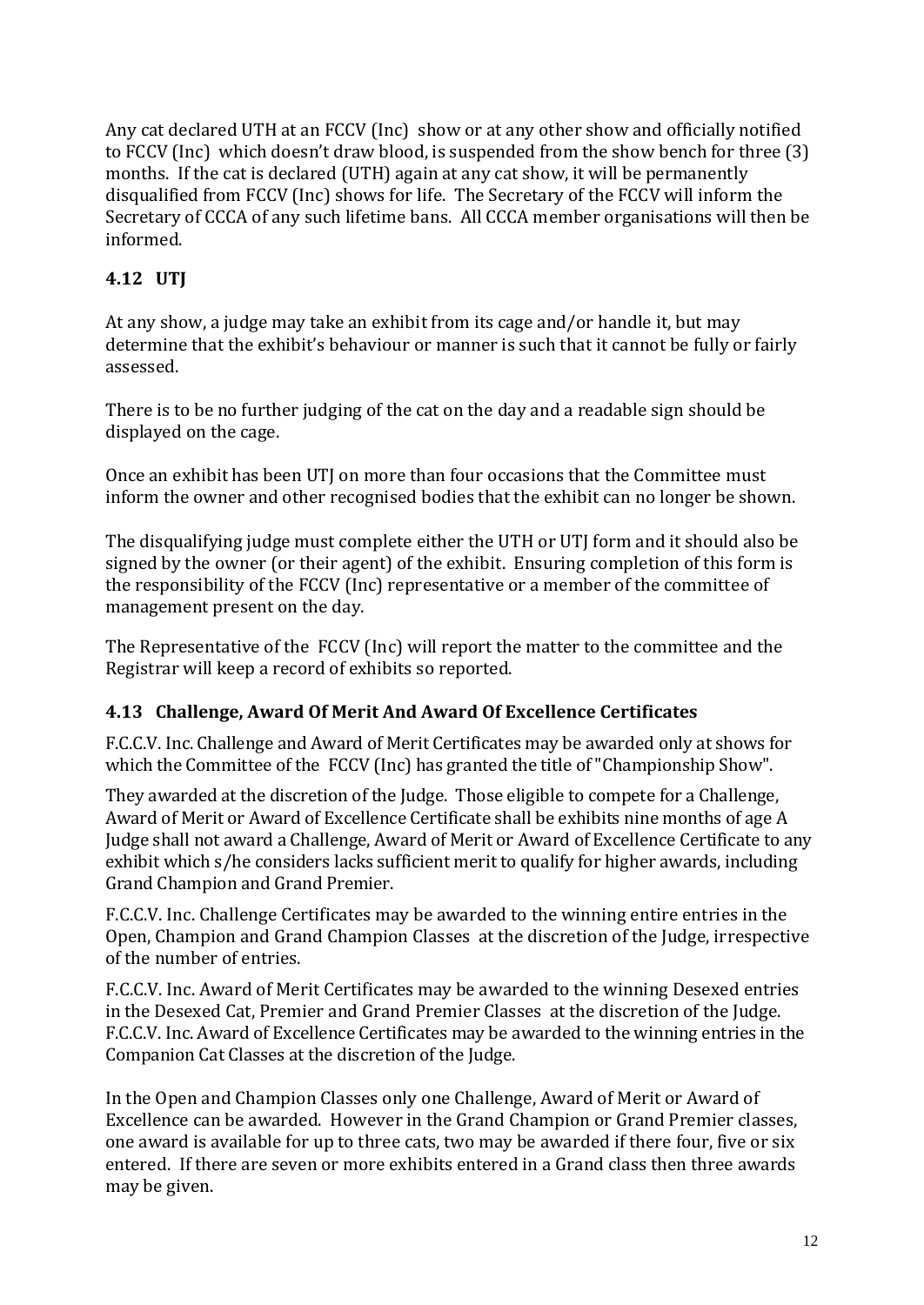Only titled cats are eligible for the CCCA award. A cat titled as an entire but not yet titled as a desexed cat is still eligible for the Desexed CCCA award.

# **4.14 FCCV (Inc) Representative**

An FCCV Representative is to be appointed for all shows not run by the Committee of Management.

It is the responsibility of the Representative to ascertain that the venue and the arrangements made by the affiliate are of a satisfactory standard so as to ensure exhibitors and the general public can enjoy their day.

Duties of the FCCV (Inc) Representative:

- Obtain Show catalogue from Show Manager and attend Veterinary inspection. Record Veterinary Surgeons names and note any rejections. Have the Veterinary Surgeon sign the rejection slip and advise the exhibitor with rejection letter for completion. Ensure exhibitor and exhibits leave the premises immediately.
- List exhibits to be checked for withdrawals by counting all cages and noting absentees, include total number of entries and amount of surcharge to be noted on report sheet.
- For any exhibit which is Unable To Be Handled (U.T.H.) the cage is to be marked accordingly, signed and witnessed after consultation with the Judge and Show Manager. The details to be included in the Show Report.
- Hear complaints and report them to the Committee of Management.
- Assist the Show Manager when called upon to interpret By-laws where required.
- Assist members with any inquiries and promote the aims and objectives of the FCCV (Inc) to the general public.
- Report on the show to the next meeting of the Committee of Management.

# **5. DISCIPLINARY ACTION**

The Committee of Management may receive:

 Complaints from members or visiting judges, which may include, but not restricted to behaviour at shows. Any person causing annoyance by loud comments on a decision of a Judge, or being guilty of unsportsmanlike or unseemly actions should be reported to the Committee of Management within seven days and to supply such Committee with all possible evidence of the actions. The responsibility of investigating and taking appropriate action in connection with cases of unsportsmanlike or unseemly actions at a show shall rest with the Committee of Management who shall deal with the matter and impose such penalty as it deems fit.